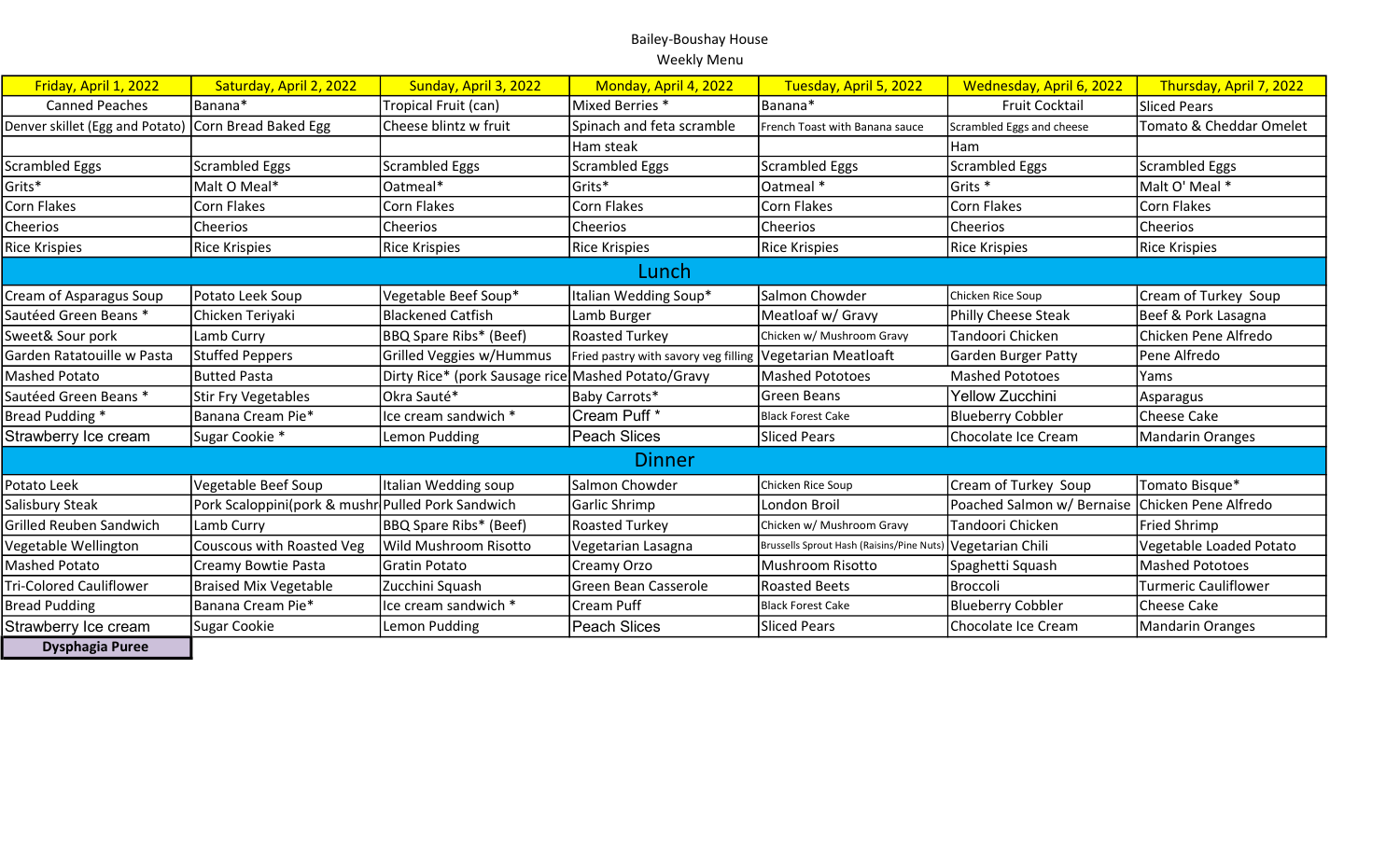| Friday, April 8, 2022    | Saturday, April 9, 2022            | Sunday, April 10, 2022      | Monday, April 11, 2022          | Tuesday, April 12, 2022              | Wednesday, April 13, 2022    | Thursday, April 14, 2022    |
|--------------------------|------------------------------------|-----------------------------|---------------------------------|--------------------------------------|------------------------------|-----------------------------|
| Banana*                  | Fresh Melon *                      | Canned Pears*               | Canned Peaches*                 | Banana*                              | Tropical Fruit (can)*        | <b>Canned Apricots</b>      |
| Frittata                 | <b>Scrambled Eggs</b>              | <b>Blueberry Pancake</b>    | Quiche Lorraine                 | Scrambled Eggs with Cheese           | <b>Scrambled Eggs</b>        | <b>Scrambled Eggs</b>       |
| <b>Scrambled Eggs</b>    |                                    |                             | <b>Scrambled Eggs</b>           | <b>Scrambled Eggs</b>                |                              |                             |
| Oatmeal*                 | Grits*                             | Oatmeal*                    | Cream Of Wheat*                 | Oatmeal*                             | Malt O Meal*                 | Oatmeal*                    |
| Corn Flakes              | Corn Flakes                        | Corn Flakes                 | Corn Flakes                     | Corn Flakes                          | Corn Flakes                  | Corn Flakes                 |
|                          |                                    |                             | Mashed Potatoes w/Country Gravy |                                      |                              |                             |
| Cheerios                 | Cheerios                           | Cheerios                    | Cheerios                        | Cheerios                             | Cheerios                     | Cheerios                    |
| <b>Rice Krispies</b>     | <b>Rice Krispies</b>               | <b>Rice Krispies</b>        | <b>Rice Krispies</b>            | <b>Rice Krispies</b>                 | <b>Rice Krispies</b>         | <b>Rice Krispies</b>        |
| <b>Scrambled Eggs</b>    | <b>Scrambled Eggs</b>              | <b>Scrambled Eggs</b>       | <b>Scrambled Eggs</b>           | <b>Scrambled Eggs</b>                | <b>Scrambled Eggs</b>        | <b>Scrambled Eggs</b>       |
|                          |                                    |                             | Lunch                           |                                      |                              |                             |
| Salmon Chowder*          | Tomato Soup*                       | Turkey Vegetable*           | Ham and split pea*              | Chicken Tortilla Soup                | Roasted Cauliflower Soup*    | Chicken Gumbo Soup*         |
|                          |                                    |                             |                                 |                                      |                              |                             |
| Salisbury Steak w/Gravy* | Ham Salad                          | Meatballs w/Marinara Sauce* | Lemon Butter Baked Salmon       | Gyro Salad w/tzatziki Sauce          | Turkey Pot Pie*              | Pork Loin w/Gravy           |
| Cuban Pork Salad         | Chicken Cacciatori (Chix& Tomato)* | Lamb Stew                   | Jamaican Style Chicken          | Grilled Pork Tenderloin w/Pork Gravy | <b>Beef Chili</b>            | Cheesy Beef                 |
| Egg Salad                | Baked Penne & White Sauce          | Vegetable/chickpea sauté    | Egg and Cheese Casserole        | Macaroni and Cheese                  | Vegetarian Casserole         | Garden Burger Patty w/Gravy |
| Egg Noodle*              | Penne Pasta w/White Sauce          | Spaghetti*                  | Creamy Orzo                     | <b>Mashed Potatoes</b>               |                              | Pappardelle (pasta)*        |
| Steamed Mix Vegetable*   | Winter Squash Blend*               | Steamed Broccoli*           | Carrots                         | Sautéed Green Beans                  | Baby Carrots *               | <b>Baked Yams</b>           |
|                          |                                    |                             |                                 |                                      |                              |                             |
| <b>Bostom Cream Pie</b>  | Devil's Food Cake Slurry           | <b>Sugar Cookie Slurry</b>  | Peach Crumble a'la Mode         | Jello Cake Slurry                    | Chocolate Chip Cookie Slurry | Apple Strudel Slurry        |
| Rainbow Sorbet           | Jell-O                             | <b>Canned Pears</b>         | Vanilla Ice Cream               | Pears                                | <b>Sliced Peaches</b>        | <b>Apricot Halves</b>       |
|                          |                                    |                             | <b>Dinner</b>                   |                                      |                              |                             |
| <b>Tomato Soup</b>       | <b>Turkey Noodle Soup</b>          | Ham and Split Pea           | Chicken Tortilla Soup           | <b>Roasted Cauliflower soup</b>      | Chicken Gumbo Soup           | Coconut Chicken Thai        |
|                          |                                    |                             |                                 |                                      |                              |                             |
| Chicken Tenders w/Gravy  | Shrimp and Chicken                 | Pork w/Pico de Gallo        | Roast Beef w/Au Jus             | Almond Chicken w/Chicken Gravy       | <b>Beef Chili</b>            | Smothered BBQ Chicken       |
| Cuban Pork Salad         | Beef Rolls w/Beef Gravy            | Meatballs w/Marinara Sauce* | Lemon Butter Baked Salmon       | Gyro Salad w/Tazhiki Sauce           | Chicken Salad                | Pork loin w/Gravy           |
| Scrambled Eggs w/Cheese  | <b>Grilled Veggies</b>             | <b>Seasoned Black Beans</b> | Spanish Frittata                | Wild Mushroom Gnocchi                | Mashed Potatoes w/Veggies    | Vegetarian Lasagna          |
| Mashed Potatoes w/gravy  | <b>Mashed Potatoes</b>             | <b>Black Beans</b>          | Garlic Mashed Potato            | <b>Buttered Noodles</b>              | Mashed Potatoes w/Gravy      | <b>Baked Beans</b>          |
| Green Beans              | Carrots                            | Cauliflower & Cheese Sauce  | Turnips                         | Asian Vegetable Medley               | Green Beans                  | Mashed Potatoes w/Gravy     |
| <b>Bostom Cream Pie</b>  | Devil's Food Cake Slurry           | <b>Sugar Cookie Slurry</b>  | Peach Crumble a'la Mode         | Jello Cake Slurry                    | Chocolate Chip Cookie Slurry | Apple Strudel Slurry        |
| Rainbow Sorbet           | Jell-O                             | <b>Canned Pears</b>         | Vanilla Ice Cream               | Pears                                | <b>Sliced Peaches</b>        | <b>Apricot Halves</b>       |
| Dysphagia Puree          |                                    |                             |                                 |                                      |                              |                             |

┙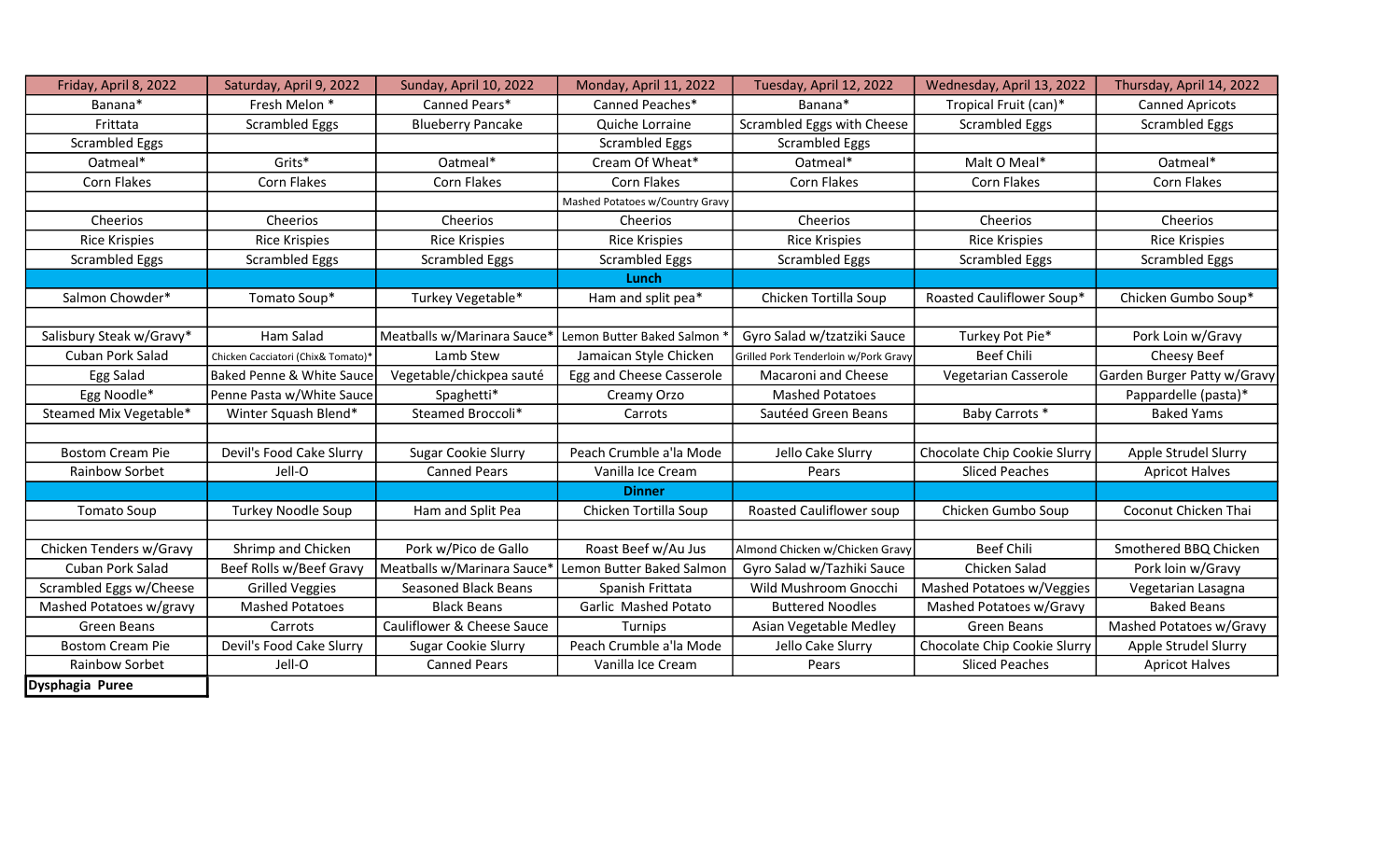## Bailey Boushay House Weekly Menus

| Friday, April 15, 2022             | Saturday, April 16, 2022       | Sunday, April 17, 2022     | Monday, April 18, 2022       | Tuesday, April 19, 2022            | Wednesday, April 20, 2022    | Thursday, April 21, 2022        |
|------------------------------------|--------------------------------|----------------------------|------------------------------|------------------------------------|------------------------------|---------------------------------|
| Banana*                            | Fresh Melon *                  | Canned Pears*              | Canned Peaches*              | Banana*                            | Tropical Fruit (can)*        | <b>Canned Apricots</b>          |
| <b>Scrambled Eggs</b>              | French Toast with Berries      | <b>Scrambled Eggs</b>      | Pancakes w/Hot Syrup         | Scrambled Eggs w/Hollandaise Sauce | <b>Scrambled Eggs</b>        | <b>Scrambled Eggs</b>           |
|                                    | <b>Scrambled Eggs</b>          |                            | <b>Scrambled Eggs</b>        | <b>Scrambled Eggs</b>              |                              | Ham                             |
| Oatmeal *                          | Grits <sup>*</sup>             | Malt O meal *              | Cream of Wheat *             | Oatmeal *                          | Malt O Meal *                | Oatmeal *                       |
| Corn Flakes                        | Corn Flakes                    | Corn Flakes                | <b>Corn Flakes</b>           | Corn Flakes                        | Corn Flakes                  | Corn Flakes                     |
| Cheerios                           | Cheerios                       | Cheerios                   | Cheerios                     | Cheerios                           | Cheerios                     | Cheerios                        |
| <b>Rice Krispies</b>               | <b>Rice Krispies</b>           | <b>Rice Krispies</b>       | <b>Rice Krispies</b>         | <b>Rice Krispies</b>               | <b>Rice Krispies</b>         | <b>Rice Krispies</b>            |
| <b>Scrambled Eggs</b>              | <b>Scrambled Eggs</b>          | <b>Scrambled Eggs</b>      | <b>Scrambled Eggs</b>        | <b>Scrambled Eggs</b>              | <b>Scrambled Eggs</b>        | <b>Scrambled Eggs</b>           |
|                                    |                                |                            | Lunch                        |                                    |                              |                                 |
| Coconut Chicken Thai               | Tomato Bisque*                 | Butternut squash soup*     | Southwest Chili*             | Cream of Mushroom Soup*            | Potato Chowder               | French onion soup*              |
| Mongolian Beef w/Beef Sauce        | Lemon Baked Cod                | Roasted cornish Hen        | Lemon & Butter Shrimp        | Fried Chicken w/Brown Gravy        | Veal Parmesan *              | Garlic Chicken Breast w/Alfredo |
| <b>Chicken and Chive Dumplings</b> | Roasted Pork Loin w/Pork Gravy | <b>Becon Egg Casserol</b>  | Honey Baked Ham w/Pork Gravy | Beef Lasagna                       | Lemon Baked Cod              | Pork adobo (Mexican)            |
| Ricotta Eggplant Bake              | Cheese enchilada               | Manicotti Florentine       | Tofu Pad Thai                | Cheese Lasagna                     | Pasta Primavera w/ Pesto     | Creamy Pesto Pasta              |
| Pasta Noodles                      | Mashed Potatoes w/Pork Gravy   | <b>Mashed Potatoes</b>     | Sweet Potato                 | Macaroni and Cheese                | <b>Herb Buttered Noodles</b> | Fettuccini w/Alfredo Sauce *    |
| Green Beans                        | California Vegetables*         | Carrots                    | Steamed Broccoli*            | Italian Green Beans                | Assorted Vegetable*          | Zucchini*                       |
| Yellow Cake w/Vanilla Frosting     | <b>Tapioca Pudding</b>         | <b>Upside Down Cake</b>    | Fruit Pie                    | <b>Banana Pudding</b>              | Lemon Cake Slurry            | <b>Chocolate Cake Slurry</b>    |
| Vanilla Ice Cream                  | Peach Slices                   | <b>Fruit Cocktail</b>      | Chocolate Chip Cookie Slurry | Apricots                           | Jell-O                       | <b>Rainbow Sorbet</b>           |
|                                    |                                |                            | <b>Dinner</b>                |                                    |                              |                                 |
| Tomato Bisque*                     | <b>Butternut Squash Soup</b>   | Southwest Chili            | Cream of Mushroom            | Chowder                            | French Onion Soup            | Roasted Red Pepper Bisque       |
| Rockfish w/Shrimp                  | Chessy Beef                    | Chicken Mac & Cheese       | Turkey A la king             | <b>Red Beans and Pork</b>          | Beef Pot Roast W/Au Jus      | Steak w/Steak Sauce             |
| <b>Chicken and Chive Dumplings</b> | Roasted Pork Loin w/Pork Gravy | <b>Beef Enchiladas</b>     | Lemon & Butter Shrimp        | Fried Chicken w/Brown Gravy        | Lemon Baked Cod              | Pork adobo (Mexican)            |
| Grilled Vegetables w/Hummus        | Macaroni and Cheese            | Vegetarian Lasagna         | Tofu and vegetables          | Vegetarian Red Beans               | Tofu Stir fry                | Vegetable Curry                 |
| Creamy Orzo                        | <b>Macaroni Noodles</b>        | Egg Noodle                 | Linguini                     | Roasted Red Potato w/Gravy         | Mashed Potatoes w/Gravy      | <b>Refried Beans</b>            |
| <b>Baby Carrots</b>                | Carrots                        | <b>Roasted Dill Carrot</b> | <b>Braised Vegetable</b>     | <b>Roasted Cauliflower</b>         | Carrot, Onion, Celery        | Seasonal Veg                    |
| Yellow Cake w/Vanilla Frosting     | <b>Tapioca Pudding</b>         | <b>Brownie Slurry</b>      | Fruit Pie                    | <b>Banana Pudding</b>              | Lemon Cake Slurry            | Chocolate Cake Slurry           |
| Vanilla Ice Cream                  | Peach Slices                   | <b>Fruit Cocktail</b>      | Chocolate Chip Cookie Slurry | Apricots                           | Jell-O                       | <b>Rainbow Sorbet</b>           |
| <b>Dysphagia Puree</b>             |                                |                            |                              |                                    |                              |                                 |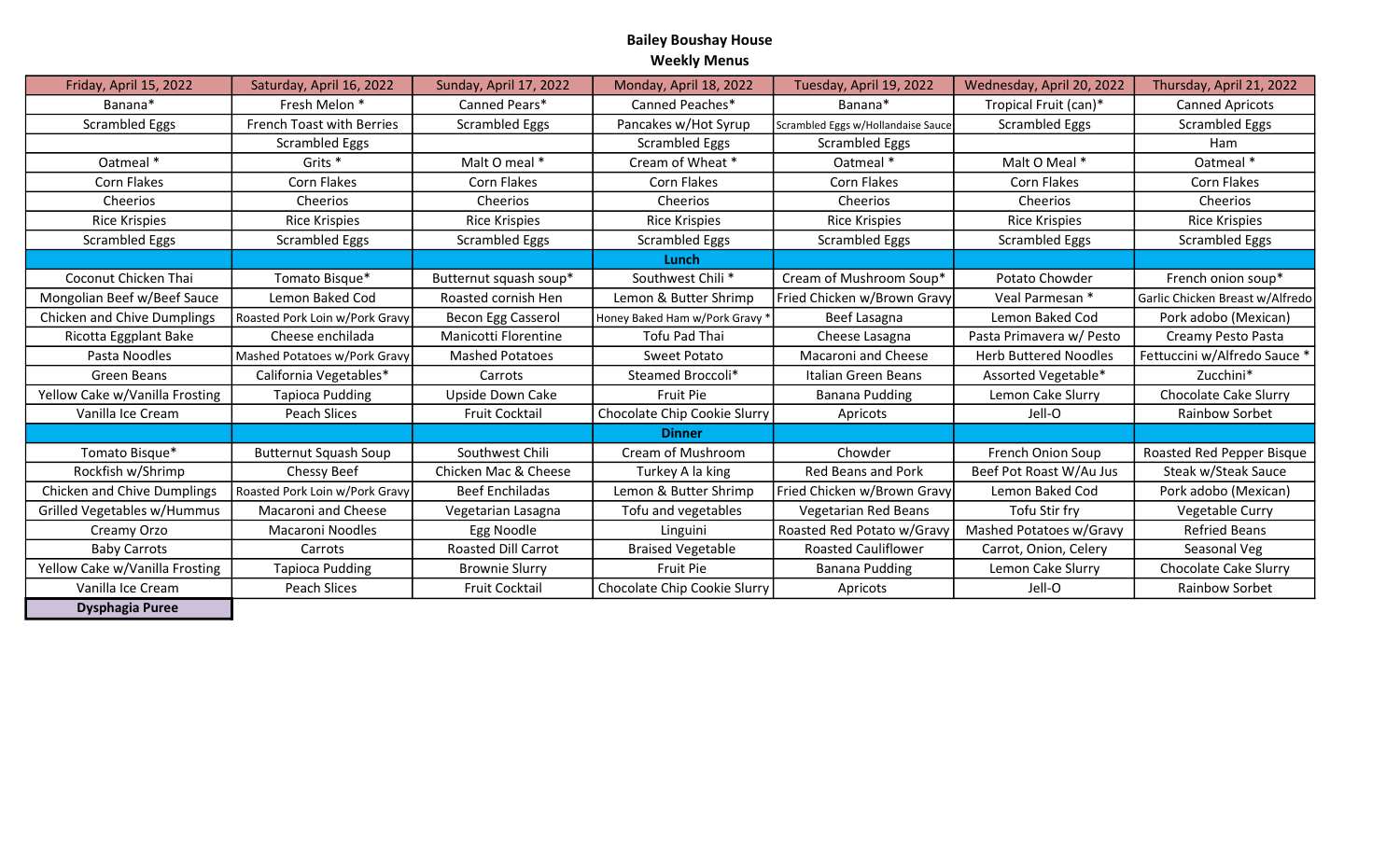| Friday, April 22, 2022              | Saturday, April 23, 2022    | Sunday, April 24, 2022          | Monday, April 25, 2022         | Tuesday, April 26, 2022     | Wednesday, April 27, 2022      | Thursday, April 28, 2022           |
|-------------------------------------|-----------------------------|---------------------------------|--------------------------------|-----------------------------|--------------------------------|------------------------------------|
| Banana                              | Fresh Melon                 | <b>Canned Pears</b>             | Fresh Pineapple                | Banana                      | Tropical Fruit (Can)           | <b>Mixed Berries</b>               |
| Fried Eggs with Salsa               | <b>Biscuits and Gravy</b>   | <b>Blintz &amp; Fruit Sauce</b> | <b>Scrambled Eggs</b>          | Corned Beef & Hash          | Banana Pancakes                | Scrambled Eggs w/Hollandaise Sauce |
| <b>Scrambled Eggs</b>               | <b>Scrambled Eggs</b>       | <b>Scrambled Eggs</b>           |                                | Scrambled Eggs              | Ham                            | <b>Scrambled Eggs</b>              |
| Oatmeal                             | Grits                       | Malt O meal                     | Cream of Wheat                 | Oatmeal                     | Malt O Meal                    | Oatmeal                            |
|                                     |                             |                                 |                                |                             |                                |                                    |
| Corn Flakes                         | <b>Corn Flakes</b>          | <b>Corn Flakes</b>              | Corn Flakes                    | Raisin Bran                 | <b>Corn Flakes</b>             | <b>Corn Flakes</b>                 |
| Cheerios                            | Cheerios                    | Cheerios                        | <b>Cheerios</b>                | Cheerios                    | Cheerios                       | Cheerios                           |
| <b>Rice Krispies</b>                | <b>Rice Krispies</b>        | <b>Rice Krispies</b>            | Rice Krispies                  | Rice Krispies               | <b>Rice Krispies</b>           | <b>Rice Krispies</b>               |
| Lunch                               |                             |                                 |                                |                             |                                |                                    |
| Roasted Red Pepper Bisq Lentil Soup |                             | Chicken Posole Soup             | Minestrone                     | <b>Beef Barley</b>          | Cream of Chicken Soup          | <b>Cream of Broccoli</b>           |
| Chicken Pesto Panini                | Chicken Fajitas             | Pork Bolognese                  | <b>Broccoli Beef</b>           | Tuna Melt (No Bread)        | Chicken w/ tomato olive Sauce  | Roast Beef Salad                   |
| Turkey Chili                        | <b>Stuffed Cabbage Roll</b> | Cod Fish                        | Chicken Chow Mein              | Chicken Pot Pie (Feeling)   | Pork Chop                      | Chicken Marsala                    |
| Vegeterian Chili                    | Roasted Pepper Torta        | Vegetable Ragu                  | Veggie Chow Mein               | <b>Cheese Omelet</b>        | Portabello Burger              | Caesar Chicken Wrap                |
| <b>Sweet Potato Fries</b>           | Spanish Rice                | Paparadelle Pasta               | Cream Of Rice                  | Garlic Fries                | Spatzle                        | Onion Rings                        |
| Three Bean Salad                    | <b>Buttered Chayoute</b>    | <b>Broccolini</b>               | Stir Fry Veg                   | Zucchini Squash             | Cauliflower                    | Swiss Chard                        |
| <b>Strawberry ShortCake</b>         | Pecan Pie                   | Tirimisu                        | Pumkin Bar                     | Carrot Cake                 | <b>Mixed Berry Crisp</b>       | Lemon Meringue Pie                 |
| Fresh Apple                         | fruit Cocktail              | Pears                           | <b>Mandarin Oranges</b>        | <b>Peach Slices</b>         | Vanilla Ice Cream              | Ambrosia Fruit Salad               |
| <b>Dinner</b>                       |                             |                                 |                                |                             |                                |                                    |
| Lentil Soup                         | Chicken Posole Soup         | Minestrone                      | Beef Barley                    | Cream of Chicken Soup       | Cream of Broccoli              | <b>Carrot Ginger Soup</b>          |
| Turkey Chili                        | Tuna Casserole              | <b>Beef Stroganoff</b>          | Lemon Baked Chicken            | Tuna Melt (No Bread)        | <b>Herb Buttered Trout</b>     | Chicken Marsala                    |
| Pesto Prawns                        | <b>Stuffed Cabbage Roll</b> | Pork Bolognese                  | Chicken Chow Mein              | Chicken Pot Pie             | Pork Chop                      | Salmon                             |
| Polenta& vege                       | Vegetable Samosa            | <b>Baked Ziti Pasta</b>         | Veggie Pizza                   | Saffron Rice Stuffed Pepper | Roasted Eggplant w/Green Salsa | Fettuccini pesto                   |
| Lemon Potaotes                      | Latke Potato Cake           | Egg Noodles                     | Parsnip Potato Puree           | <b>Mashed Potatoes</b>      | <b>Battued Pasta</b>           | Parmesan Risotto                   |
| Cauliflower                         | Peas                        | Italian Green Beans             | <b>Roasted Brussel Sprouts</b> | <b>Green Beans</b>          | Peas & Carrots                 | <b>Green Beans&amp; Tomotoes</b>   |
| <b>Strawberry ShortCake</b>         | Apple Pie                   | Tiramisu                        | Pumkin Bar                     | <b>Carrot Cake</b>          | Mixed Berry Crisp              | Lemon Meringue Pie                 |
| Fresh Apple                         | fruit Cocktail              | Pears                           | Mandarin Oranges               | Peach Slices                | Vanilla Ice Cream              | Ambrosia Fruit Salad               |
| <b>Dysphagia Puree</b>              |                             |                                 |                                |                             |                                |                                    |